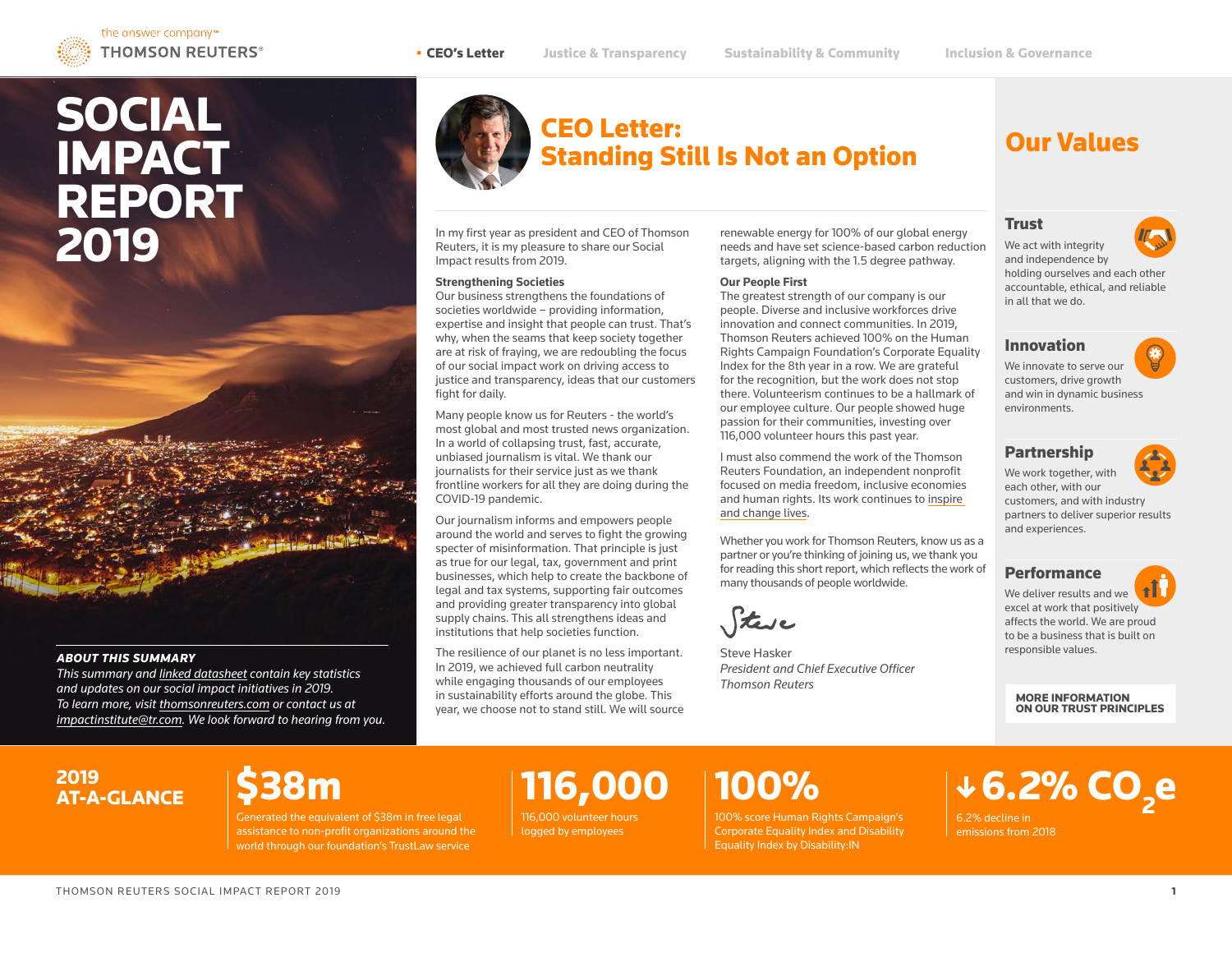

#### SOCIAL IMPACT REPORT 2019

## Access to Justice and Transparency Are at the Heart of Everything We Do

We work to create the necessary foundations for access to justice and transparency in everything we do. We partner with our employees, customers and communities to create opportunities for innovation, community impact and sustainable corporate citizenship.

In 2019, we launched a suite of innovative programs for our employees, the Thomson Reuters Foundation and our partners. We examined the legal sector's capacities and duties in promoting peace, justice and strong institutions while bringing our customers and partners to the table with the United Nations Global Compact and the Thomson Reuters Foundation TrustLaw group. We also brought media literacy and press freedom front and center through partnerships with the National Association for Media Literacy Educators and the Reporter's Committee for Freedom of the Press, which built on the strong work of the Reuters news team in stemming the flow of misinformation worldwide through accurate, objective journalism and factchecking. Lastly, we continue to partner with our customers, employees and product teams to examine how we can continue to strengthen the foundations of justice and transparency through our knowledge, skills and expertise.



With over 1,000 legal professionals employed at Thomson Reuters, we are uniquely positioned to impact our local and global communities through pro bono work. In 2019, our NYC team partnered with the Safe Passage Project, which provides free legal services to immigrant and refugee children. Our team worked with a Guatemalan child who was detained after escaping a dangerous life in her home country. The team secured her status as a Special Immigrant Juvenile and she now attends high school with friends and has a safe place to live. This is one of many examples of our long-standing commitment to supporting our communities through pro bono efforts - it is part of our culture and who we are as lawyers and people.





### AND STRONG INSTITUTIONS

In September 2019, we partnered with the United Nations Global Compact (UNGC) and our Foundation's TrustLaw team to host an interactive workshop with experts across the legal community supporting efforts to integrate Sustainable Development Goal (SDG) 16 – Peace, Justice, and Strong Institutions, into corporate DNA. Our focus was on pro bono efforts aimed at ending abuse, exploitation and trafficking, and ensuring access to information and freedom of the press. The result was progress in the research being done at the UNGC and the development of multiple ongoing projects for TrustLaw and nonprofit partners promoting further legal research.

### PROVIDING A SAFE PASSAGE COMBATING MISINFORMATION PROMOTING PEACE, JUSTICE

We work each day to inform and empower people around the world, identifying key areas of opportunity to combat misinformation and help protect the rights of our journalists. In 2019 we partnered with the National Association of Media Literacy (NAMLE) to celebrate Media Literacy weeks in both Canada and the United States. These events brought journalists, educators and students together to discuss the changing news landscape and the critical skills needed to decipher fact from opinion. We are proud to support the next generation in developing their capacities to become civically engaged and media savvy as part of our support of journalism's sustainable future.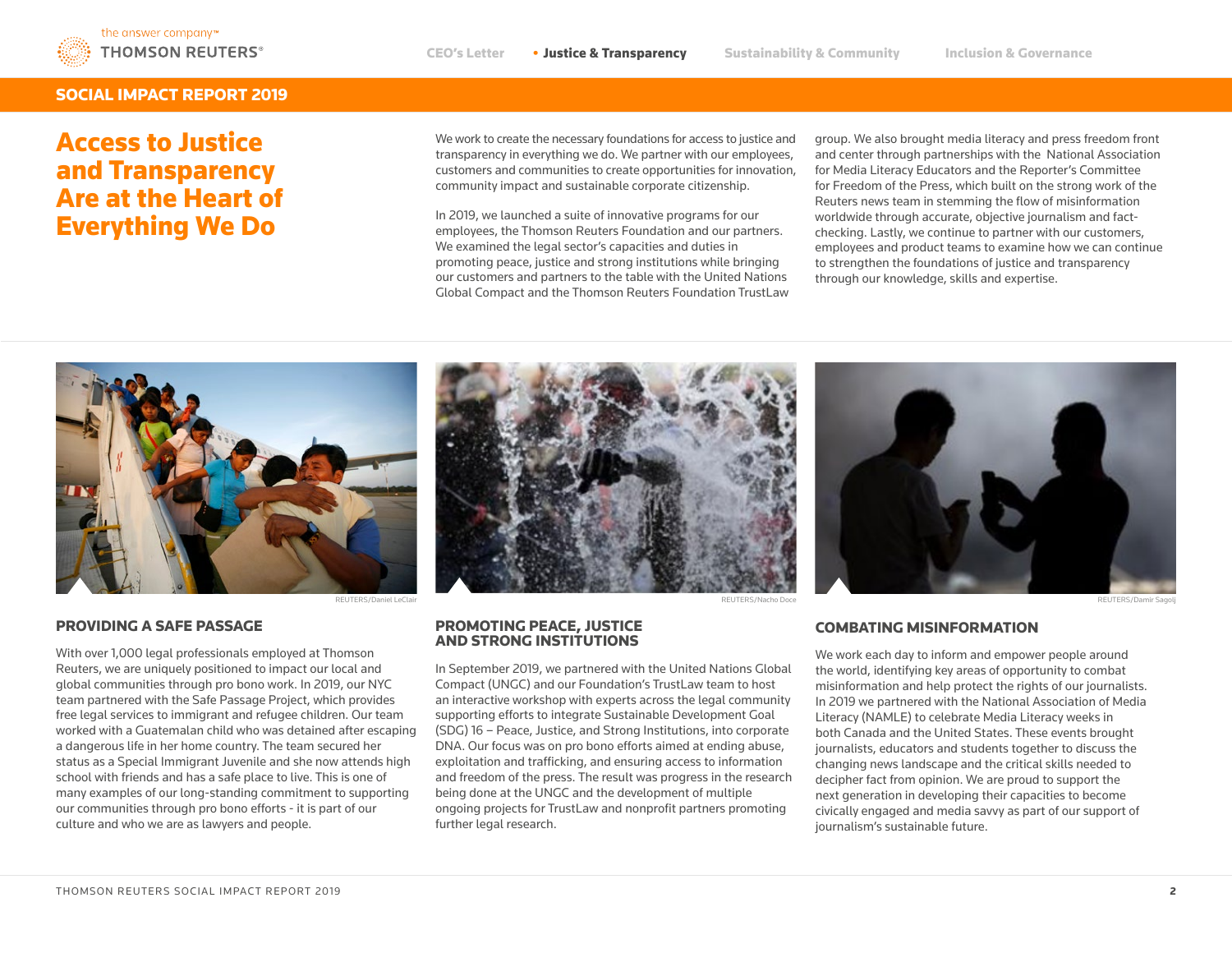

### SOCIAL IMPACT REPORT 2019

## Path to a Sustainable Future

#### **Carbon Footprint**

We are proud to have achieved full carbon neutrality in 2019, while engaging employees in sustainability discussions around the globe.

#### **Science Based Targets and Renewable Energy**

This year, we plan to source renewable energy for 100% of our global energy needs and we are setting science-based carbon reduction targets which will be audited externally to ensure international standards are being met.

#### **Our Ongoing Commitments**

We are committed to ongoing measurement and management of our own emissions and environmental impacts and we continue to identify ways to further assess, monitor and improve our approach.

### **We are focused on continually lowering our carbon emissions…**



#### In 2019 we announced 3 major sustainability targets:

- Carbon Neutrality for 2019 and beyond;
- 100% Renewable Electricity Sourcing in 2020 and beyond; and
- global international standards



DATA ON OUR SOCIAL IMPACT PERFORMANCE IS AVAILABLE IN OUR 2019 ESG DATA SHEET HERE

# **100%** Focus on Community

#### **Volunteering**

Our employees continued to surpass expectations and logged over 116,000 volunteer hours in 2019. Our Global Volunteer Network offered a variety of programs focused on quarterly UNGC Sustainable Development Goals and our Legal Pro Bono volunteer program was expanded to a global presence.

#### **Charitable Contributions**

Employees engaged in Hour Power programs spending an hour with office colleagues to make a difference in the lives of others and participated in our Community Champion program having their group volunteer efforts rewarded with charitable grants. We matched employees donations via our Matching Gifts program and rewarded their volunteer efforts through our Volunteer Grants program.



Employees in Vadodara, India working with a local children's shelter.